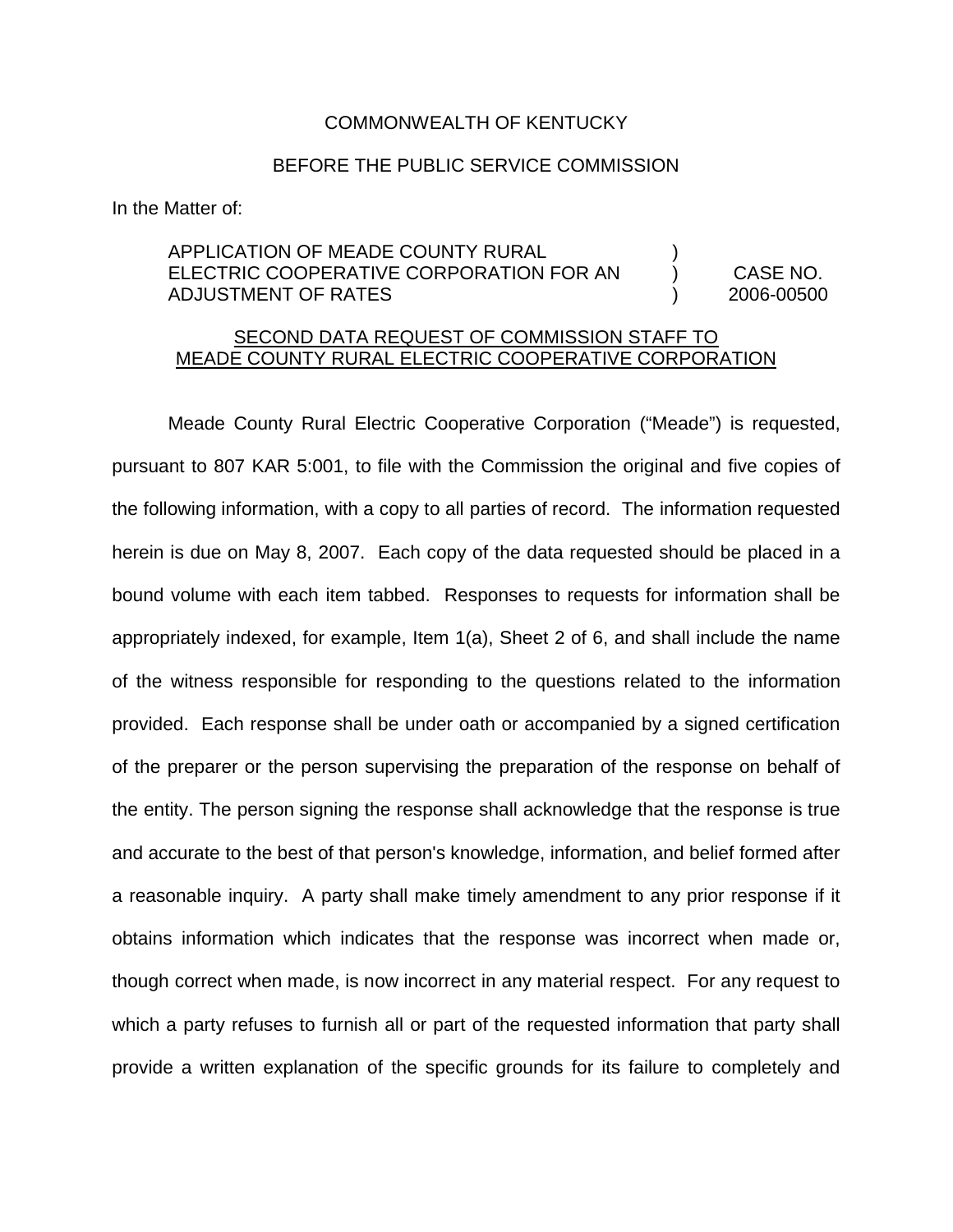precisely respond. Careful attention should be given to copied material to ensure that it is legible. Where information requested herein has been provided, in the format requested herein, reference may be made to the specific location of said information in responding to this information request.

1. Refer to the Application, Exhibit H-1, the Testimony of Burns E. Mercer, page 2. Mr. Mercer states that Meade requested a 2.0 TIER in its last rate case and that Meade's equity still declined. He states that they are of the opinion that Meade will see some modest correction in the direction of its equity if it once again receives a TIER of 2.0. Explain the additional measures Meade is implementing to prevent a further decline in equity.

2. Refer to the Application, Exhibit K, pages 3, 6 and 7 of 7. Provide an updated version of these pages showing the operational results for calendar year 2006.

3. Refer to the Application, Exhibit N, page 10 of 14, Off Balance Sheet Risk.

a. Explain why Meade has deposits in certain financial institutions in excess of the \$100,000 Federal Deposit Insurance Corporation insured limit.

b. Refer to the Application, Exhibit U, page 2 of 4, point 6. Is the situation described in Exhibit N, page 10 of 14, in conflict with the policy statement in Exhibit U? Explain your response.

4. Refer to the Application, Exhibit N, page 14 of 14, Related Party Transactions. Meade has disclosed that it paid the son of one of its directors to pave the parking lot of a district office.

a. Describe the process utilized by Meade to select the individual or firm to perform the paving project.

-2- Case No. 2006-00500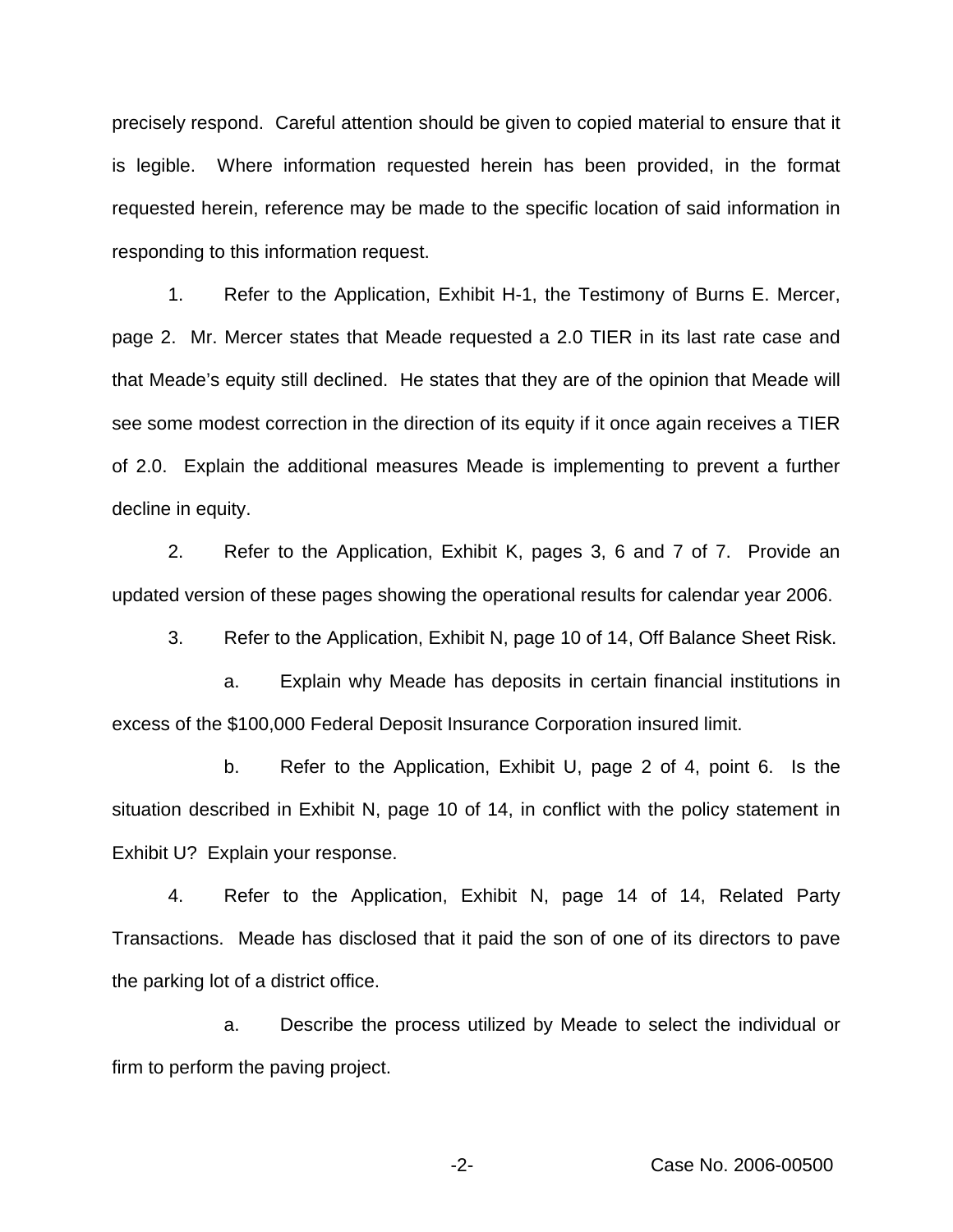b. Were competitive bids sought for this paving project?

(1) If yes, provide a copy of the bid proposal and a summary of the bids received.

(2) If no, explain why this project was not competitively bid.

c. Was that director involved in any way in the review or evaluation of bids, the selection of the vendor, or any other step in the process utilized in securing the paving project? Explain the response.

5. Refer to the Application, Exhibit R.

a. Provide an Excel copy of the cost-of-service study with all formulas intact.

b. Refer to page 14 of 29. The column labeled "Demand" under Rate 3R has number signs in the "Total Costs" row and "Total Revenue Requirements from Rates" row. Provide a copy with legible numbers.

6. Refer to the Application, Exhibit W. For each balance sheet account listed below, describe the reason(s) for the change in the account balance between the test year and the previous 12-month period.

a. Account No. 370 – Meters – Distribution, page 1 of 12.

b. Account No. 390 – Structures and Improvements, page 1 of 12.

- c. Account No. 107 CWIP-Cont., page 2 of 12.
- d. Account No. 109 Depreciation Poles and Towers, page 4 of 12.
- e. Account No. 131 Money Market Fund Farmers Bank, page 6 of

12.

f. Account No. 219 –Operating margins plus, page 9 of 12.

-3- Case No. 2006-00500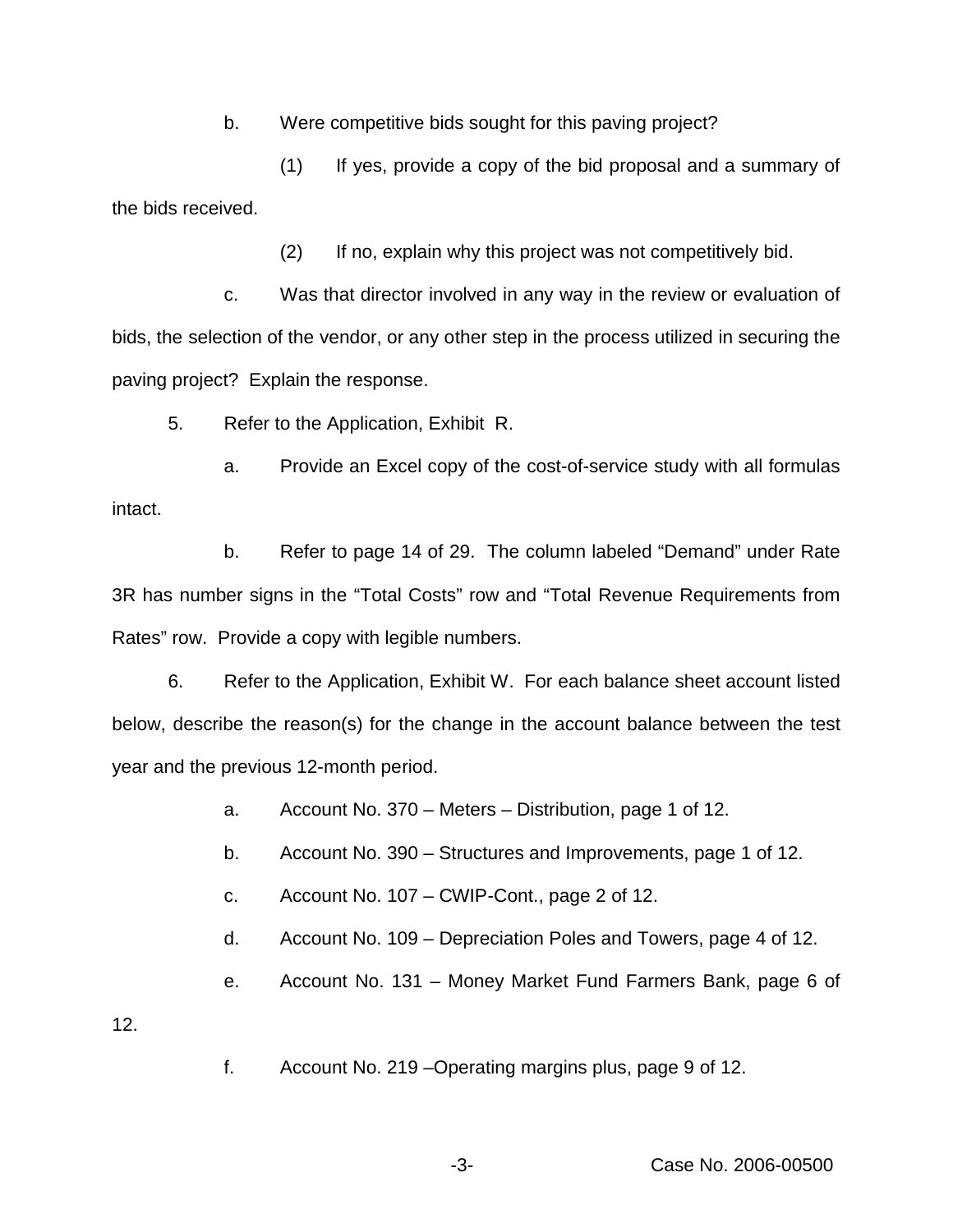- g. Account No. 224 REA Notes Executed, page 9 of 12.
- h. Account No. 225 REA\FFB Executed Debit, page 9 of 12.
- i. Account No. 236 Accrued Property Tax, page 9 of 12.

7. Refer to the Application, Exhibit X. For each of the income statement accounts listed below, describe the reason(s) for the change in the account balance between the test-year-end balance and the balance for the previous 12 months.

a. Account No. 417.001 – Revenue -Wildblue, page 1 of 14.

- b. Account No. 419.000 Interest & Dividend Income, page 2 of 14.
- c. Account No. 427.100 Interest on REA Const. Loan, page 3 of 14.
- d. Account No. 593.000 Maintenance Overhead lines, page 6 of 14.
- e. Account No. 593.200 Maintenance Chemicals, page 6 of 14.
- f. Account No. 593.400 Maintenance Service Orders, page 6 of

### 14.

- g. Account No. 902.000 Meter Reading Expenses, page 7 of 14.
- h. Account No. 908.000 Customer Assistance Expense, page 10 of

## 14.

i. Account No. 920.000 – Administrative & General Salaries, page 11

### of 14.

8. Refer to the Application, Exhibit 1, pages 6 through 8 of 8.

a. Explain the nature and purpose of the Performance Bonuses and the Unused Sick Pay.

b. Explain how Meade determines the eligibility for Performance Bonuses.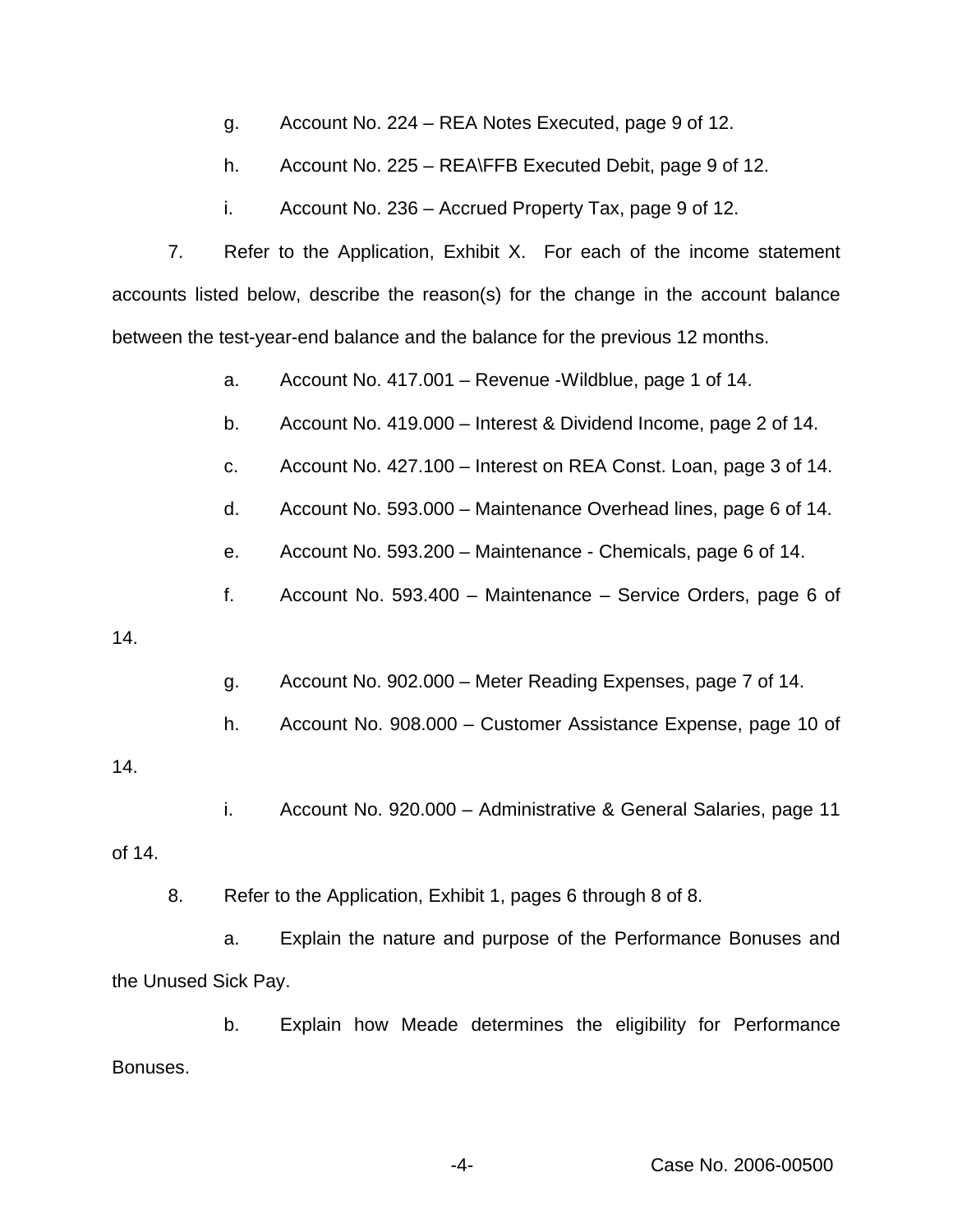c. Are Performances Bonuses a type of incentive that all employees are eligible to receive?

d. Explain why the test-year amounts for Performances Bonuses and Unused Sick Pay were used in calculating the normalized wages.

9. Refer to the Application, Exhibit 3. Was any consideration given to performing a depreciation study in conjunction with this rate case? Explain the response.

10. Refer to the Application, Exhibit 5, pages 2 and 4 of 4.

a. Provide a revised copy of the exhibit updating the interest rates through April 30, 2007 for all debt.

b. Refer to page 2 of 4. Indicate whether the loans have fixed interest rates or variable interest rates.

11. Refer to the Application, Exhibit 9, page 2 of 6. Concerning Meade's legal expenses:

a. Provide a copy of the written agreement with the law firm. If no written agreement exists, explain why Meade does not have one.

b. Explain in detail why expenses for attendance at the National Rural Electric Cooperative Association's ("NRECA") annual meeting and magazine subscriptions for the attorney should be included for rate-making purposes, given the attorney is compensated by a retainer and normal hourly billed rate.

c. For the following transactions, explain if the transaction is recurring and why it should be included for rate-making purposes.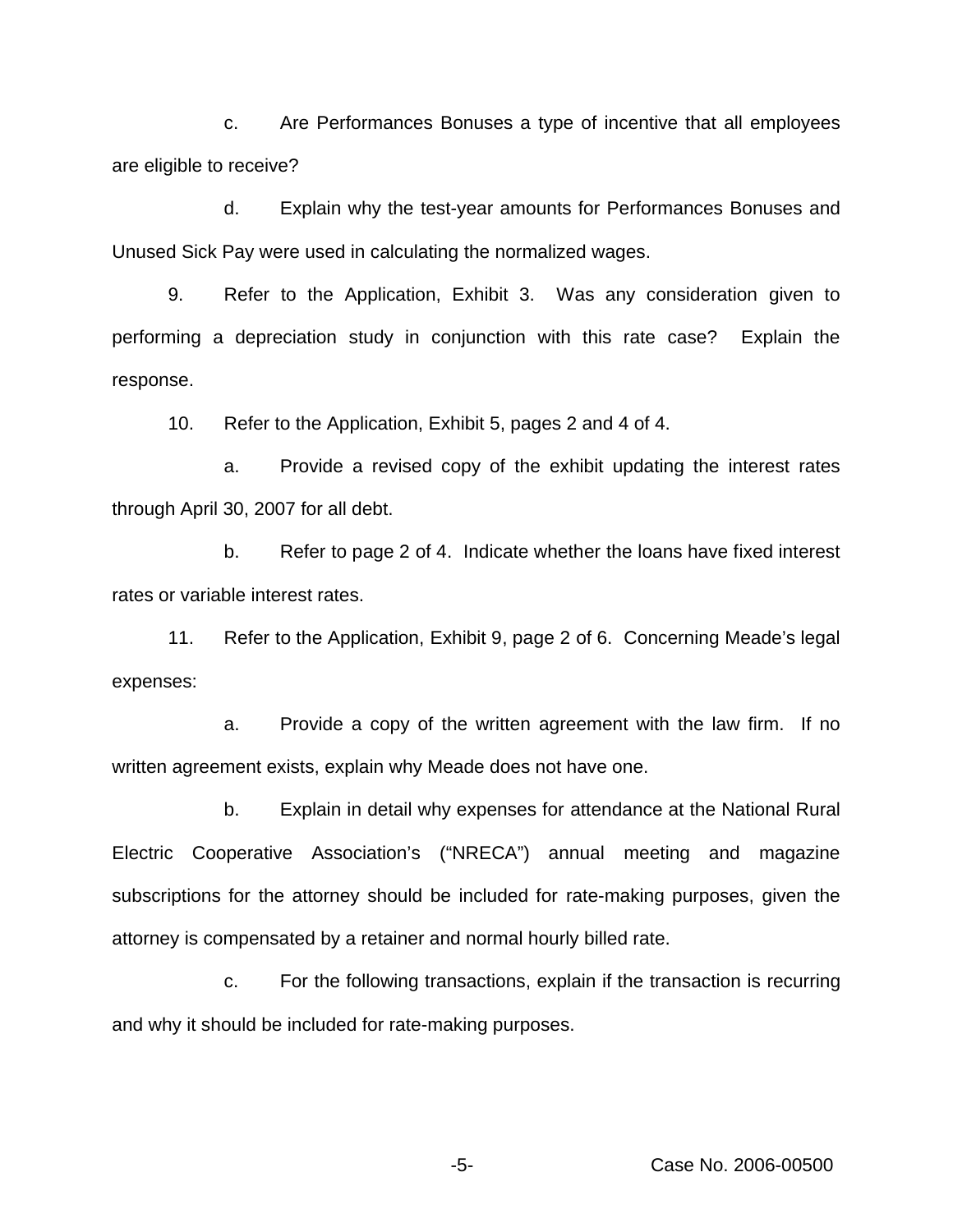(1) Page 2 of 6, line 25 – Legal fees for Privacy Act, pole damage, others.

(2) Page 2 of 6, lines 38, 39, and 41 – general labor matters.

d. Provide the health insurance premiums Meade paid for its attorney.

12. Refer to the Application, Exhibit 10.

a. Provide the name of the NRECA Representative and alternate for Meade.

b. Provide the name of the Kentucky Association of Electric Cooperatives ("KAEC") Representative and alternate for Meade.

c. On page 2 of 11, Meade indicates it has removed \$2,769.98 in life insurance premiums for its directors. On page 3 of 11, Meade provided a schedule that lists health insurance instead of life insurance. Did Meade provide both life and health insurance to its directors during the test year? If yes, provide a schedule showing the premiums for both types of insurance coverage.

13. Refer to the Application, Exhibit 10, page 3 of 11 and Exhibit 9, page 2 of 6, line 29. Explain the differences in the airfare for the attorney and the directors who attended the NRECA annual meeting.

14. Refer to the Application, Exhibit 10, pages 3 through 10 of 11. Concerning Meade's directors:

a. Explain the nature and purpose of the following meetings attended by many of the directors. Include a detailed explanation of why each should be included for rate-making purposes. Provide a copy of any meeting materials or agendas provided to the attendees.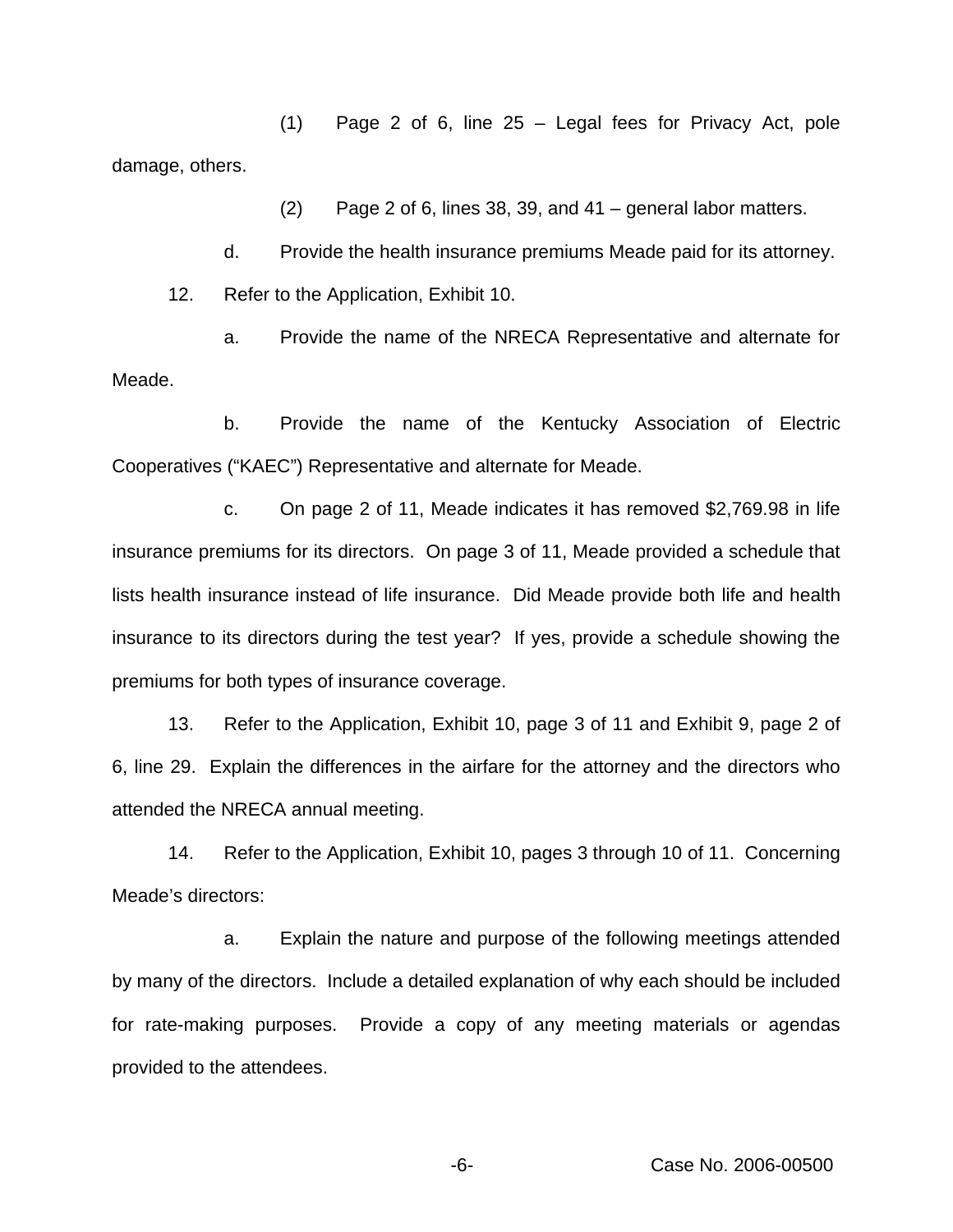- (1) NRECA Region III meeting.
- (2) NRECA annual meeting.
- (3) Meeting at Big Rivers.

15. Refer to the Application, Exhibit 11, pages 1 through 6.

a. On pages 2, 5 and 6 of 6, there are transactions for employee logo shirts and shirts to designate employees. Explain why these transactions should be included for rate-making purposes.

b. Concerning safety, conservation, and information advertising shown on pages 2 and 3 of 6, provide a copy of the following advertisements or the text of the advertisement:

- (1) Page 2 of 6, line 22, WXBC Radio.
- (2) Page 2 of 6, line 33, Meade Co. Communications.
- (3) Page 3 of 6, line 85, L.A.W. Publications.

c. Explain why the Christmas display shown on page 2 of 6, line 20, and the sports sponsorship shown on page 3 of 6, line 76, should be included for ratemaking purposes.

d. Refer to page 4 of 6, line 24. Explain the purpose of the Economic Development investment transaction and why it should be included for rate-making purposes.

e. Refer to page 4 of 6, line 38. Explain the purpose of the NRECA meeting registration and why it should be included for rate-making purposes.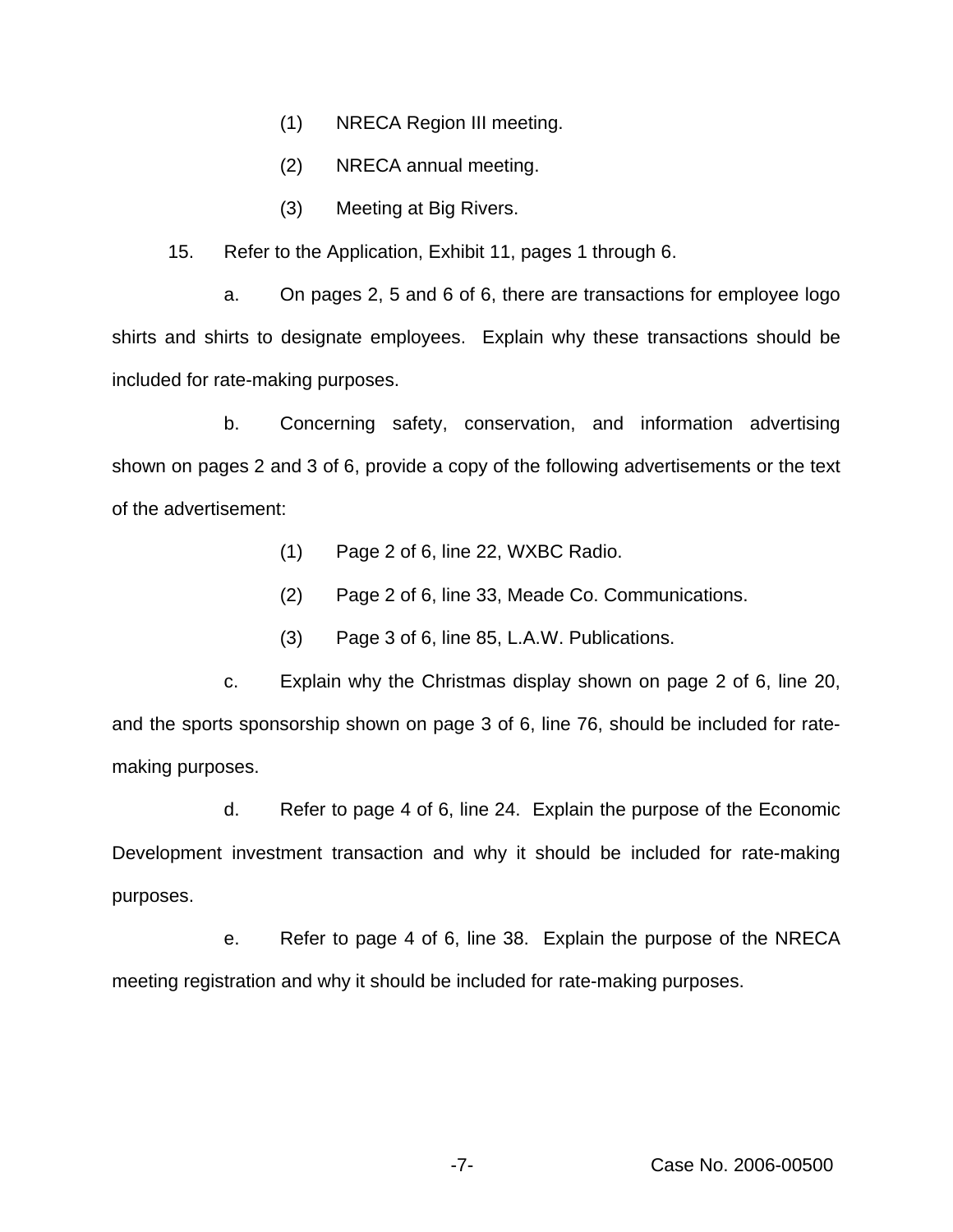f. Refer to page 4 of 6, lines 30, 41 and 49. Explain the purpose of the meeting attended by Dave Pace and why these expenses should be included for rate-making purposes.

g. Refer to pages 4 and 5 of 6, lines 56, 60, and 73. Explain the purpose of the NRECA Connect conference and why these expenses should be included for rate-making purposes.

h. Refer to page 5 of 6, lines 87 and 93. Explain the purpose of the Member services conference expenses and why these expenses should be included for rate-making purposes.

i. Refer to page 5 of 6. Are any of the items that were individually less than \$100 related to Christmas gifts, Christmas activities, or the Washington Youth Tour? If yes, identify the amounts.

16. Refer to the Application, Exhibit 12. Provide an update of the current rate case expenses through April 24, 2007.

17. Refer to the Application, Exhibit 13.

a. Describe the benefits received and the obligations and responsibilities incurred by Meade through its involvement with Wildblue wireless Internet services ("Wildblue"). Indicate when Meade first became involved with Wildblue.

b. Provide copies of any contracts, memoranda of understanding, or other documents that detail the business relationship between Meade and Wildblue.